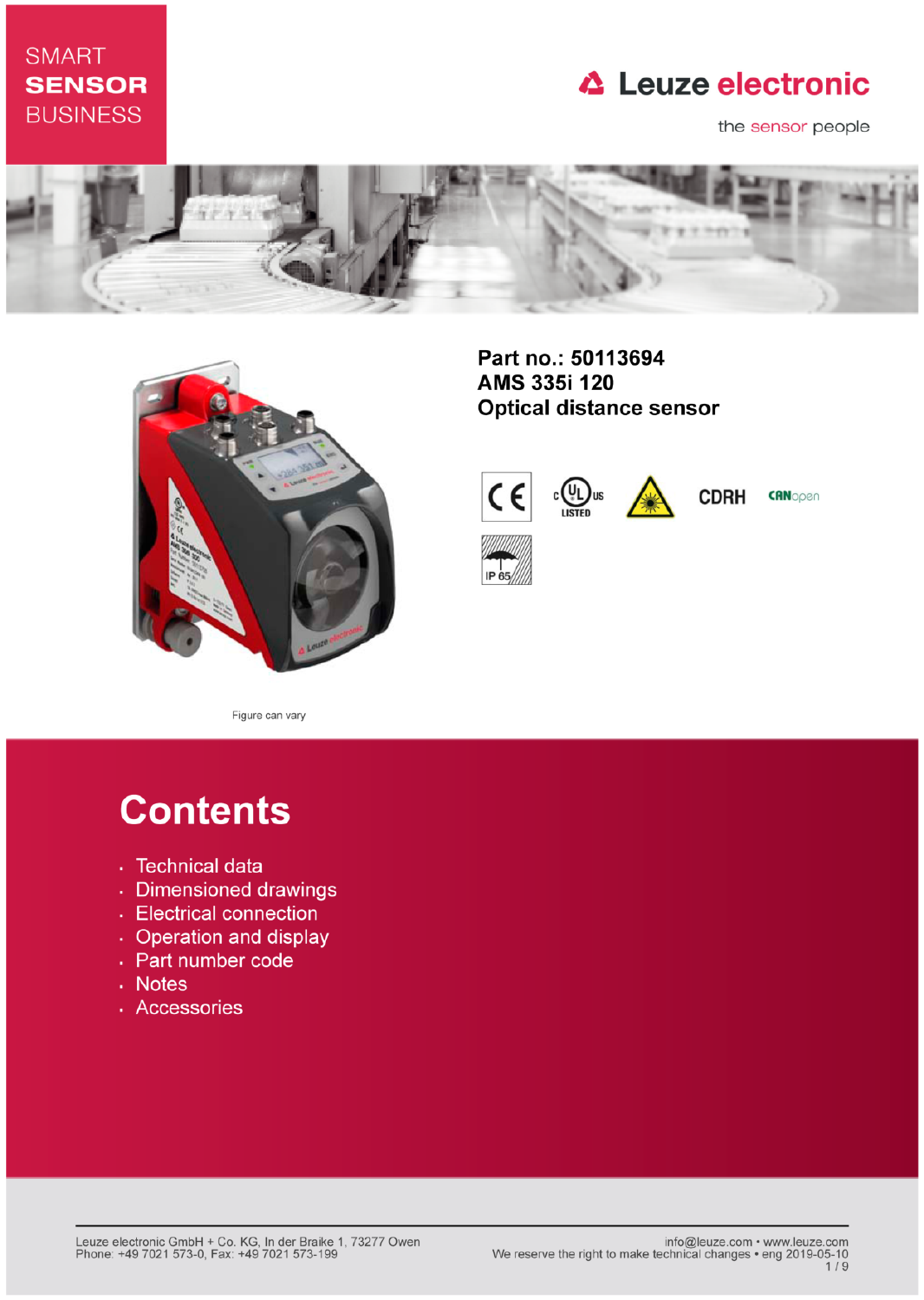### **Technical data**

| <b>Basic data</b>                |                                                                                                                                                                                              |
|----------------------------------|----------------------------------------------------------------------------------------------------------------------------------------------------------------------------------------------|
| Series                           | <b>AMS 300i</b>                                                                                                                                                                              |
| Application                      | Collision protection of cranes / gantry cranes<br>Positioning of electroplating plants<br>Positioning of high-bay storage devices<br>Positioning of skillet systems and side-tracking skates |
|                                  |                                                                                                                                                                                              |
| <b>Characteristic parameters</b> |                                                                                                                                                                                              |
| <b>MTTF</b>                      | 31 years                                                                                                                                                                                     |
|                                  |                                                                                                                                                                                              |
| <b>Optical data</b>              |                                                                                                                                                                                              |
| Light source                     | Laser, Red                                                                                                                                                                                   |
| Laser class                      | 2, IEC/EN 60825-1:2007                                                                                                                                                                       |
|                                  |                                                                                                                                                                                              |
| <b>Measurement data</b>          |                                                                                                                                                                                              |
| Measurement range                | 200  120,000 mm                                                                                                                                                                              |
| Accuracy                         | 2 mm                                                                                                                                                                                         |
| Reproducibility (3 sigma)        | $1.5 \text{ mm}$                                                                                                                                                                             |
| Max. traverse rate               | $10 \text{ m/s}$                                                                                                                                                                             |
|                                  |                                                                                                                                                                                              |
| <b>Electrical data</b>           |                                                                                                                                                                                              |
| <b>Performance data</b>          |                                                                                                                                                                                              |
| Supply voltage UB                | 18  30 V, DC                                                                                                                                                                                 |
|                                  |                                                                                                                                                                                              |
| <b>Interface</b>                 |                                                                                                                                                                                              |
| <b>Type</b>                      | CANopen                                                                                                                                                                                      |
| <b>CANopen</b>                   |                                                                                                                                                                                              |
| Transmission speed               | 10  1,000 kBit/s                                                                                                                                                                             |
|                                  |                                                                                                                                                                                              |
| <b>Connection</b>                |                                                                                                                                                                                              |
| Number of connections            | 4 Piece(s)                                                                                                                                                                                   |
| <b>Connection 1</b>              |                                                                                                                                                                                              |
| Type of connection               | Connector                                                                                                                                                                                    |
| Designation on device            | <b>BUS IN</b>                                                                                                                                                                                |
| Function                         | <b>BUS IN</b><br>Data interface                                                                                                                                                              |
| Thread size                      | M12                                                                                                                                                                                          |
| Type                             | Male                                                                                                                                                                                         |
| No. of pins                      | 5-pin                                                                                                                                                                                        |
| Encoding                         | A-coded                                                                                                                                                                                      |
| <b>Connection 2</b>              |                                                                                                                                                                                              |
| Type of connection               | Connector                                                                                                                                                                                    |
| Designation on device            | <b>BUS OUT</b>                                                                                                                                                                               |
| Function                         | <b>BUS OUT</b><br>Data interface                                                                                                                                                             |
| Thread size                      | M12                                                                                                                                                                                          |
| Type                             | Female                                                                                                                                                                                       |
| No. of pins                      | 5-pin                                                                                                                                                                                        |
| Encoding                         | A-coded                                                                                                                                                                                      |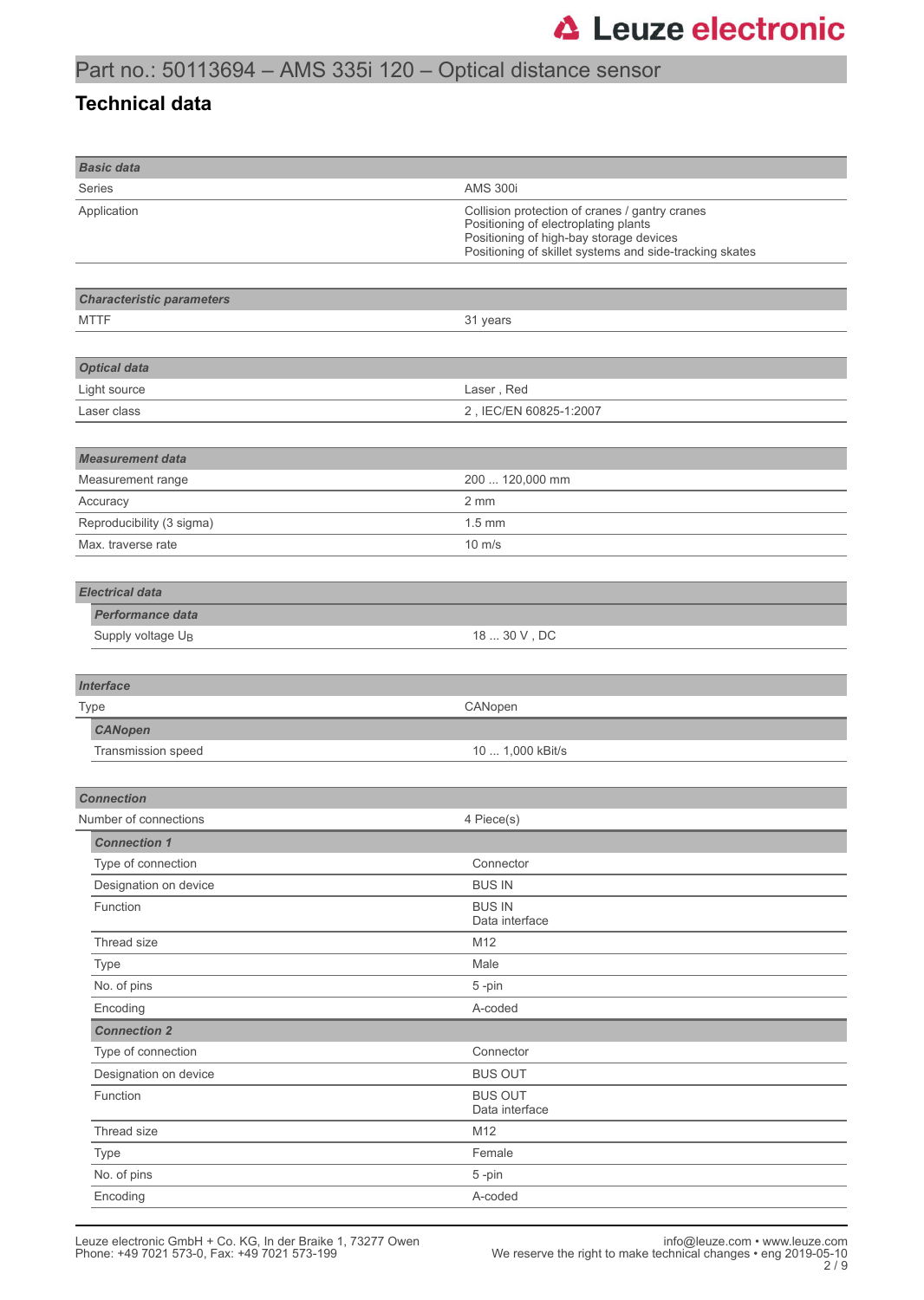## **△ Leuze electronic**

### Part no.: 50113694 – AMS 335i 120 – Optical distance sensor

| <b>Connection 3</b>                |                                   |  |
|------------------------------------|-----------------------------------|--|
| Type of connection                 | Connector                         |  |
| Designation on device              | <b>PWR</b>                        |  |
| Function                           | PWR / SW IN/OUT<br>Voltage supply |  |
| Thread size                        | M12                               |  |
| Type                               | Male                              |  |
| No. of pins                        | 5-pin                             |  |
| Encoding                           | A-coded                           |  |
| <b>Connection 4</b>                |                                   |  |
| Type of connection                 | Connector                         |  |
| Designation on device              | <b>SERVICE</b>                    |  |
| Function                           | Service interface                 |  |
| Thread size                        | M12                               |  |
| Type                               | Female                            |  |
| No. of pins                        | 5-pin                             |  |
| Encoding                           | A-coded                           |  |
|                                    |                                   |  |
| <b>Mechanical data</b>             |                                   |  |
| Design                             | Cubic                             |  |
| Dimension (W x H x L)              | 84 mm x 166.5 mm x 159 mm         |  |
| Housing material                   | Metal                             |  |
| Net weight                         | $2,450$ g                         |  |
| Type of fastening                  | Through-hole mounting             |  |
|                                    |                                   |  |
| <b>Operation and display</b>       |                                   |  |
| Type of display                    | LC Display<br>LED                 |  |
| Operational controls               | Membrane keyboard                 |  |
|                                    |                                   |  |
| <b>Environmental data</b>          |                                   |  |
| Ambient temperature, operation     | $-550 °C$                         |  |
| Ambient temperature, storage       | $-30$ 70 °C                       |  |
| Relative humidity (non-condensing) | 90 %                              |  |
|                                    |                                   |  |
| <b>Certifications</b>              |                                   |  |
| Degree of protection               | IP 65                             |  |
| Protection class                   | Ш                                 |  |
| Certifications                     | c UL US                           |  |
|                                    |                                   |  |
| <b>Classification</b>              |                                   |  |
| Customs tariff number              | 90318020                          |  |
| eCl@ss 8.0                         | 27270801                          |  |
| eCl@ss 9.0                         | 27270801                          |  |
| <b>ETIM 5.0</b>                    | EC001825                          |  |
| ETIM 6.0                           | EC001825                          |  |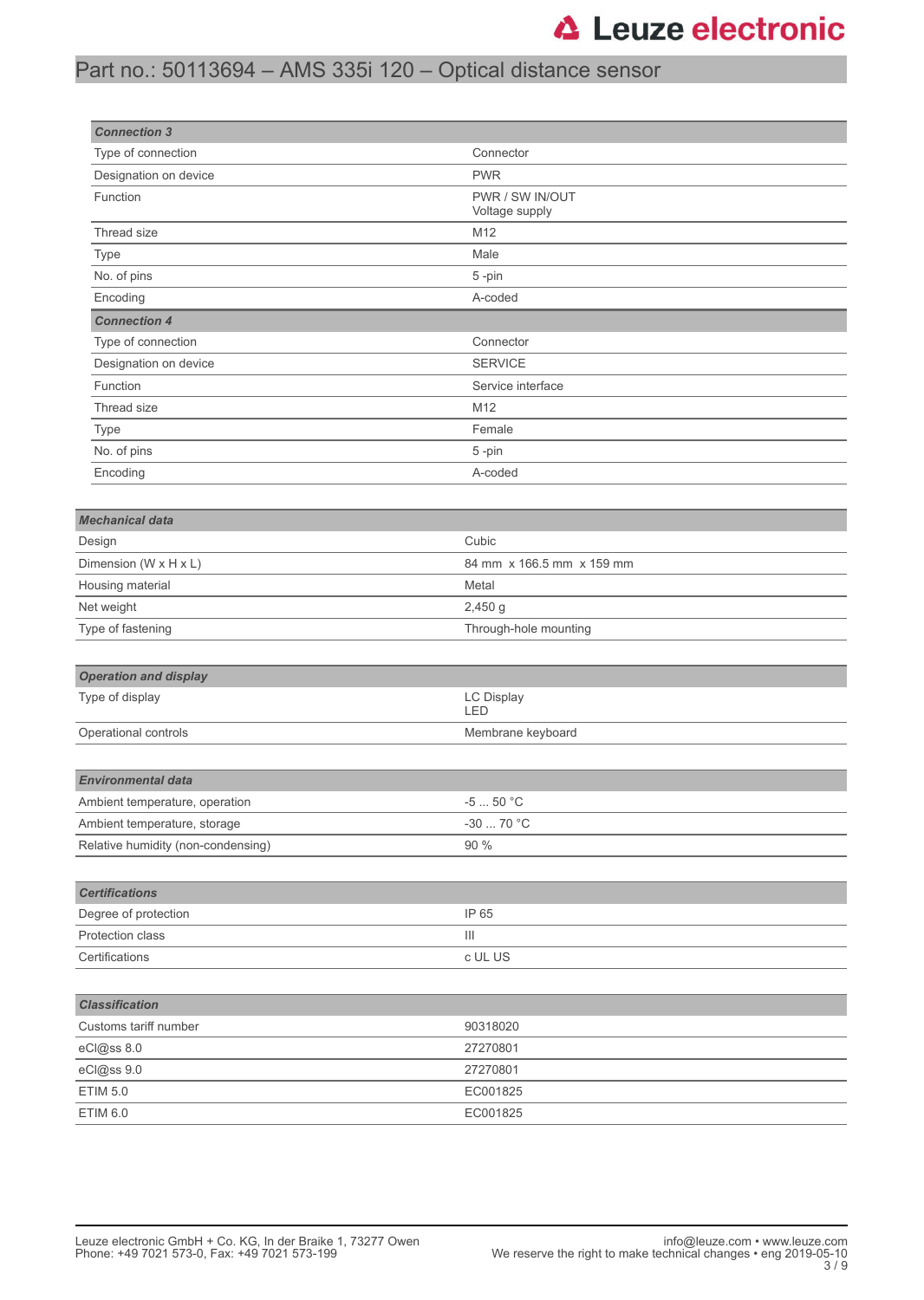#### **Dimensioned drawings**

All dimensions in millimeters



A M 5 screw for alignment

- B Knurled nut with WAF 4 hexagon socket and M 5 nut for securing
- C Optical axis

D Zero point of the distance to be measured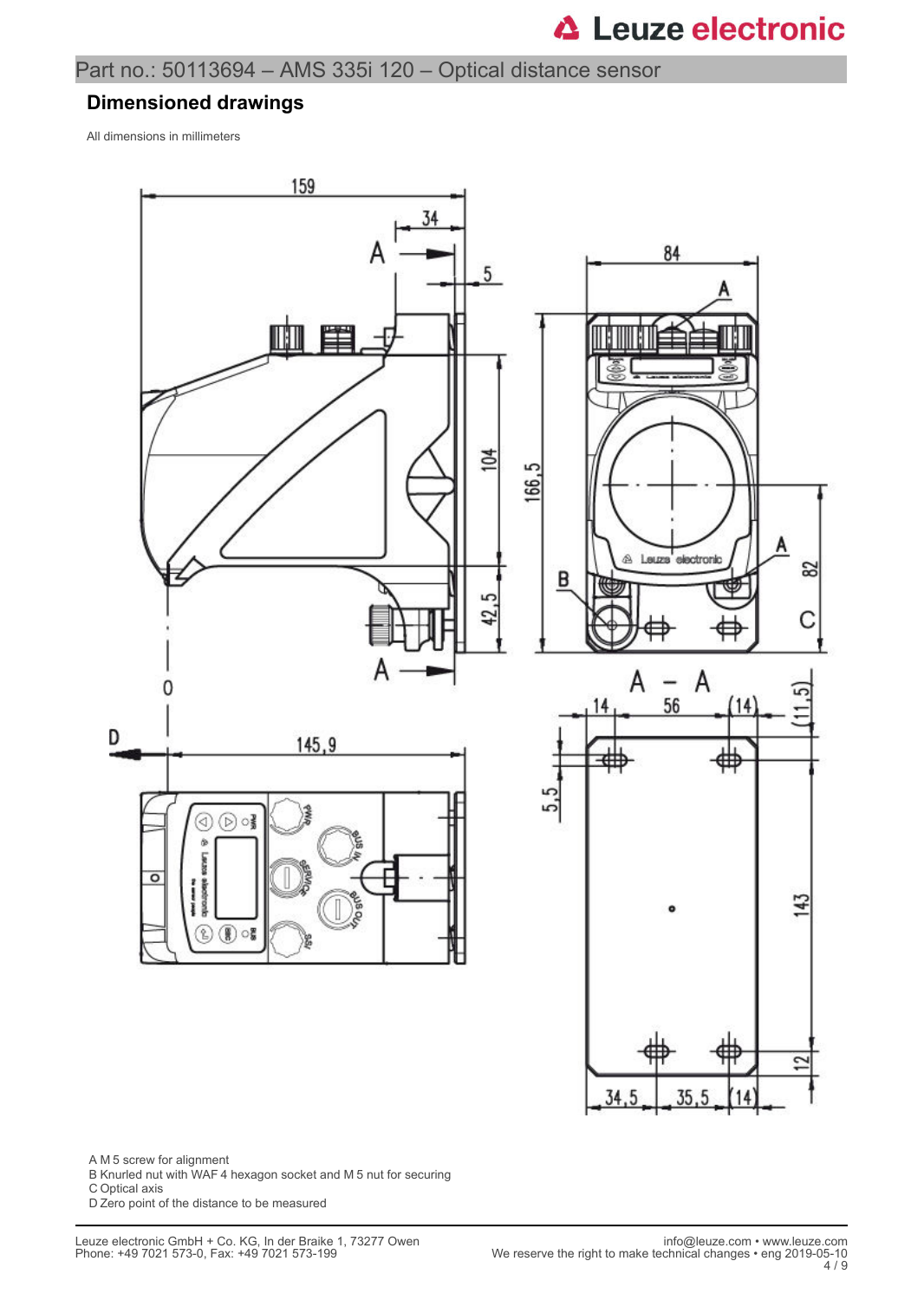### **Electrical connection**

| <b>Connection 1</b> | <b>BUS IN</b>                   |
|---------------------|---------------------------------|
| Type of connection  | Connector                       |
| Function            | <b>BUS IN</b><br>Data interface |
| Thread size         | M <sub>12</sub>                 |
| Type                | Male                            |
| Material            | Metal                           |
| No. of pins         | $5$ -pin                        |
| Encoding            | A-coded                         |

| Pin            | Pin assignment |
|----------------|----------------|
|                | Drain          |
| $\overline{2}$ | <b>NC</b>      |
| 3              | N <sub>C</sub> |
| $\overline{4}$ | CAN H          |
| 5              | CAN L          |



| <b>Connection 2</b> | <b>BUS OUT</b>                   |
|---------------------|----------------------------------|
| Type of connection  | Connector                        |
| Function            | <b>BUS OUT</b><br>Data interface |
| Thread size         | M <sub>12</sub>                  |
| Type                | Female                           |
| Material            | Metal                            |
| No. of pins         | $5$ -pin                         |
| Encoding            | A-coded                          |

| Pin            | Pin assignment |
|----------------|----------------|
|                | <b>Drain</b>   |
| $\overline{2}$ | n.c.           |
| 3              | n.c.           |
| $\overline{4}$ | CAN H          |
| 5              | CAN L          |



| <b>Connection 3</b> | <b>PWR</b>                               |
|---------------------|------------------------------------------|
| Type of connection  | Connector                                |
| Function            | <b>PWR / SW IN/OUT</b><br>Voltage supply |
| Thread size         | M <sub>12</sub>                          |
| Type                | Male                                     |
| Material            | Metal                                    |
| No. of pins         | $5$ -pin                                 |
| Encoding            | A-coded                                  |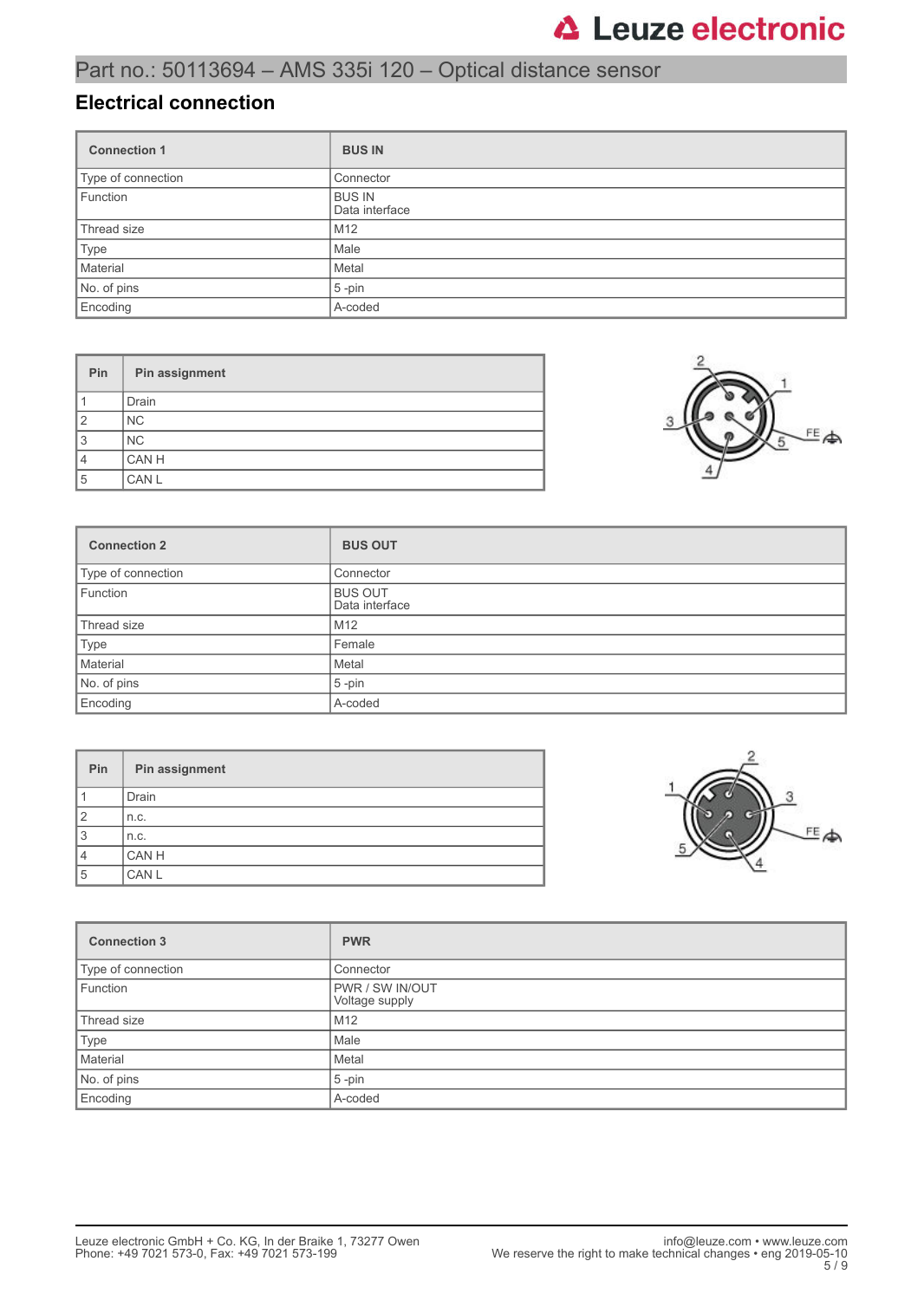## **△ Leuze electronic**

### Part no.: 50113694 – AMS 335i 120 – Optical distance sensor

| Pin | Pin assignment   |
|-----|------------------|
|     | <b>VIN</b>       |
| ◠   | I/O <sub>1</sub> |
| 3   | <b>GND</b>       |
|     | I/O <sub>2</sub> |
| 5   | FE.              |



| <b>Connection 4</b> | <b>SERVICE</b>    |
|---------------------|-------------------|
| Type of connection  | Connector         |
| Function            | Service interface |
| Thread size         | M <sub>12</sub>   |
| Type                | Female            |
| Material            | Metal             |
| No. of pins         | $5$ -pin          |
| Encoding            | A-coded           |

| Pin            | Pin assignment   |
|----------------|------------------|
|                | n.c.             |
| $\overline{2}$ | <b>RS 232-TX</b> |
| 3              | <b>GND</b>       |
|                | <b>RS 232-RX</b> |
| 5              | n.c.             |



### **Operation and display**

### LEDs

| <b>LED</b>    |            | <b>Display</b>                  | <b>Meaning</b>                                                           |
|---------------|------------|---------------------------------|--------------------------------------------------------------------------|
|               | <b>PWR</b> | l Off                           | No supply voltage                                                        |
|               |            | Green, flashing                 | Voltage connected / no measurement value output / initialization running |
|               |            | Green, continuous light         | Device OK, measurement value output                                      |
|               |            | Red, flashing                   | Device OK, warning set                                                   |
|               |            | Red, continuous light           | No measurement value output                                              |
|               |            | Orange, continuous light        | No data transmission                                                     |
| $\mathcal{P}$ | <b>BUS</b> | Off                             | No supply voltage                                                        |
|               |            | Green, flashing                 | "PRE-OPERATIONAL" and "STOPPED" state                                    |
|               |            | Green, continuous light         | "OPERATIONAL" state                                                      |
|               |            | Red, flashing                   | Configuration error                                                      |
|               |            | Red, continuous light           | Device not on the bus                                                    |
|               |            | Red/green, flashing alternately | Bus error                                                                |

### **Part number code**

Part designation: **AMS 3XXi YYY Z AAA**

| AMS | nı<br>™incipie.<br>AMS<br>svstem<br>ans<br>. ните<br>٦Θ.<br>TIE. |
|-----|------------------------------------------------------------------|
|-----|------------------------------------------------------------------|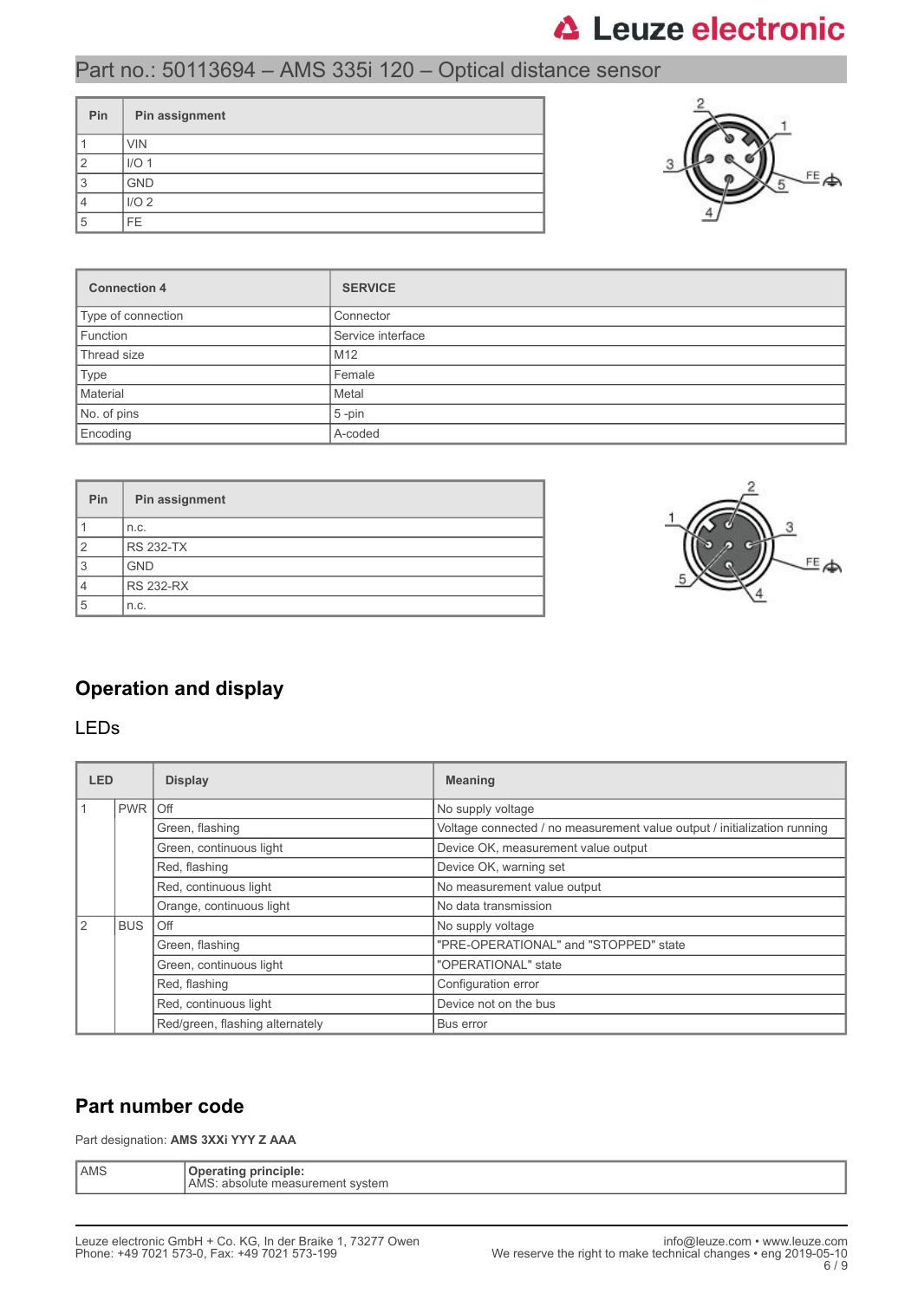| l 3XXi     | Series/interface (integrated fieldbus technology):<br>300i: RS 422/RS 232<br>301i: RS 485<br>304i: PROFIBUS DP / SSI<br>308i: TCP/IP<br>335i: CANopen<br>338i: EtherCAT<br>348i: PROFINET RT<br>355i: DeviceNet<br>358i: EtherNet/IP<br>384i: Interbus |
|------------|--------------------------------------------------------------------------------------------------------------------------------------------------------------------------------------------------------------------------------------------------------|
| <b>YYY</b> | <b>Operating range:</b><br>40: max. operating range in m<br>120: max. operating range in m<br>200: max. operating range in m<br>300: max. operating range in m                                                                                         |
| Ιz         | Special equipment:<br>H: with heating                                                                                                                                                                                                                  |
| <b>AAA</b> | Interface:<br>SSI: with SSI interface                                                                                                                                                                                                                  |

**Note**

A list with all available device types can be found on the Leuze electronic website at www.leuze.com.

### **Notes**

#### **Observe intended use!**

- This product is not a safety sensor and is not intended as personnel protection.
- The product may only be put into operation by competent persons.
- Only use the product in accordance with its intended use.

#### **WARNING! LASER RADIATION – LASER CLASS 2**

**Never look directly into the beam!** The device satisfies the requirements of IEC 60825-1:2007 (EN 60825-1:2007) safety regulations for a product of **laser class 2** as well as the U.S. 21 CFR 1040.10 regulations with deviations corresponding to "Laser Notice No. 50" from June 24, 2007.

- Never look directly into the laser beam or in the direction of reflected laser beams! If you look into the beam path over a longer time period, there is a risk of injury to the retina.
- Do not point the laser beam of the device at persons!
- Interrupt the laser beam using a non-transparent, non-reflective object if the laser beam is accidentally directed towards a person.
- When mounting and aligning the device, avoid reflections of the laser beam off reflective surfaces!
- CAUTION! Use of controls or adjustments or performance of procedures other than specified herein may result in hazardous light exposure.
- Observe the applicable statutory and local laser protection regulations.
- The device must not be tampered with and must not be changed in any way. There are no user-serviceable parts inside the device. Repairs must only be performed by Leuze electronic GmbH + Co. KG.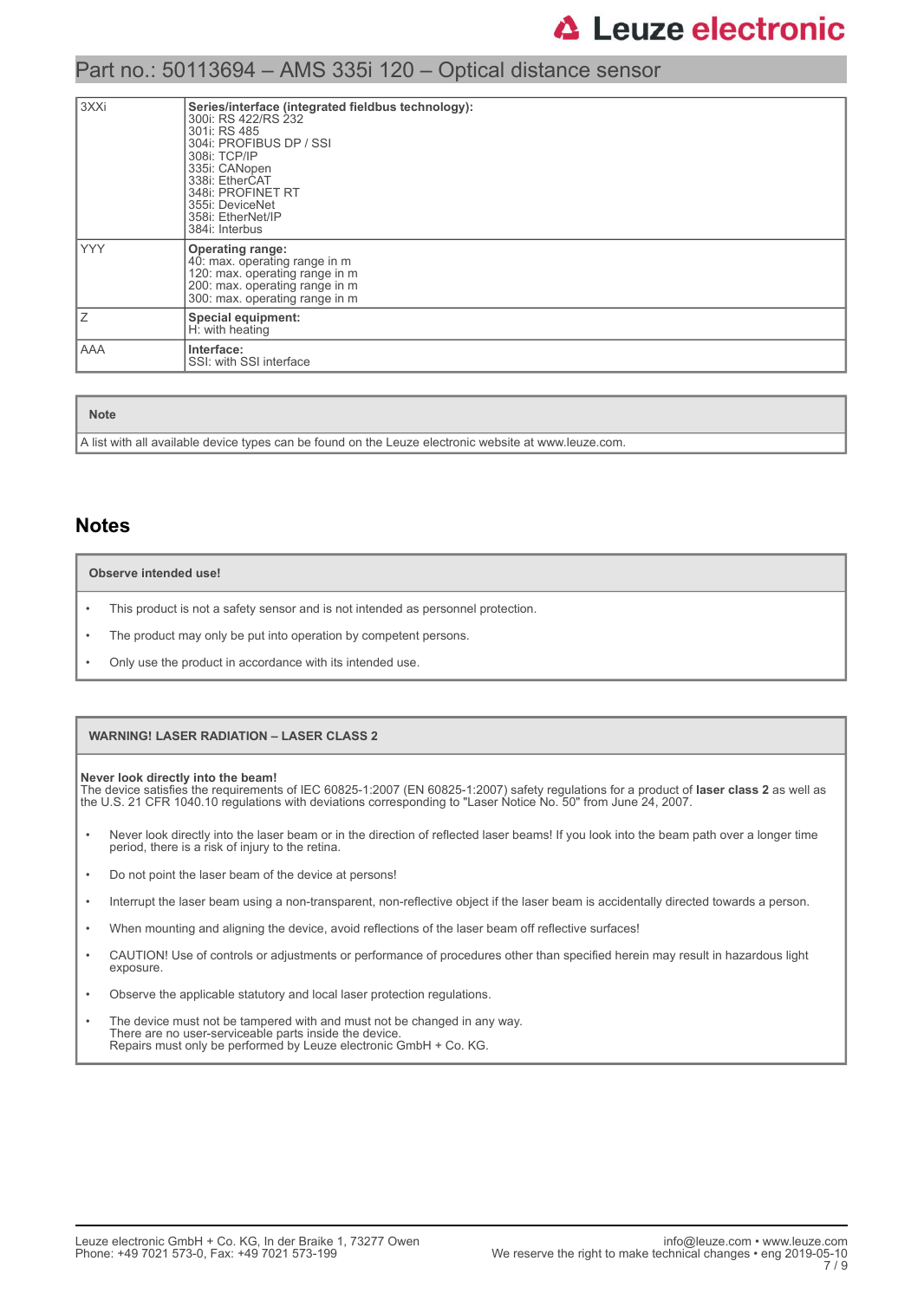## **△ Leuze electronic**

### Part no.: 50113694 – AMS 335i 120 – Optical distance sensor

#### **NOTE**

#### **Affix laser information and warning signs!**

Laser information and warning signs are affixed to the device. In addition, self-adhesive laser information and warning signs (stick-on labels) are supplied in several languages.

- Affix the laser information sheet to the device in the language appropriate for the place of use. When using the device in the US, use the stick-on label with the "Complies with 21 CFR 1040.10" note.
- Affix the laser information and warning signs near the device if no signs are attached to the device (e.g. because the device is too small) or if the attached laser information and warning signs are concealed due to the installation position.
- Affix the laser information and warning signs so that they are legible without exposing the reader to the laser radiation of the device or other optical radiation.
- For UL applications, use is only permitted in Class 2 circuits in accordance with the NEC (National Electric Code).
- Use as safety-related component within the safety function is possible, if the component combination is designed correspondingly by the machine manufacturer.

### **Accessories**

### Connection technology - Connection cables

|                 | Part no. | <b>Designation</b>                  | <b>Article</b>     | <b>Description</b>                                                                                                                                         |
|-----------------|----------|-------------------------------------|--------------------|------------------------------------------------------------------------------------------------------------------------------------------------------------|
| q<br><b>ALL</b> | 50132079 | KD U-M12-5A-<br>V <sub>1</sub> -050 | l Connection cable | Connection 1: Connector, M12, Axial, Female, A-coded, 5-pin<br>Connection 2: Open end<br>Shielded: No<br>Cable length: 5,000 mm<br>Sheathing material: PVC |

### Connection technology - Interconnection cables

|        | Part no. | <b>Designation</b>                            | <b>Article</b> | <b>Description</b>                                                                                                                                                                                                                           |
|--------|----------|-----------------------------------------------|----------------|----------------------------------------------------------------------------------------------------------------------------------------------------------------------------------------------------------------------------------------------|
| œ<br>œ | 50114698 | IKB DN/CAN-5000 Interconnection<br><b>SBA</b> | cable          | Suitable for interface: DeviceNet, CANopen<br>Connection 1: Connector, M12, Axial, Female, A-coded, 5-pin<br>Connection 2: Connector, M12, Axial, Male, A-coded, 5-pin<br>Shielded: Yes<br>Cable length: 5,000 mm<br>Sheathing material: PUR |

### Connection technology - Terminating resistors

| Part no. | <b>Designation</b> | <b>Article</b>  | <b>Description</b>                                                                                                         |
|----------|--------------------|-----------------|----------------------------------------------------------------------------------------------------------------------------|
| 50040099 | <b>TS 01-5-SA</b>  | Terminator plug | Suitable for: DeviceNet, CANopen<br>Connection 1: Connector, M12, Axial, Male, A-coded, 5-pin<br>Function: Bus termination |